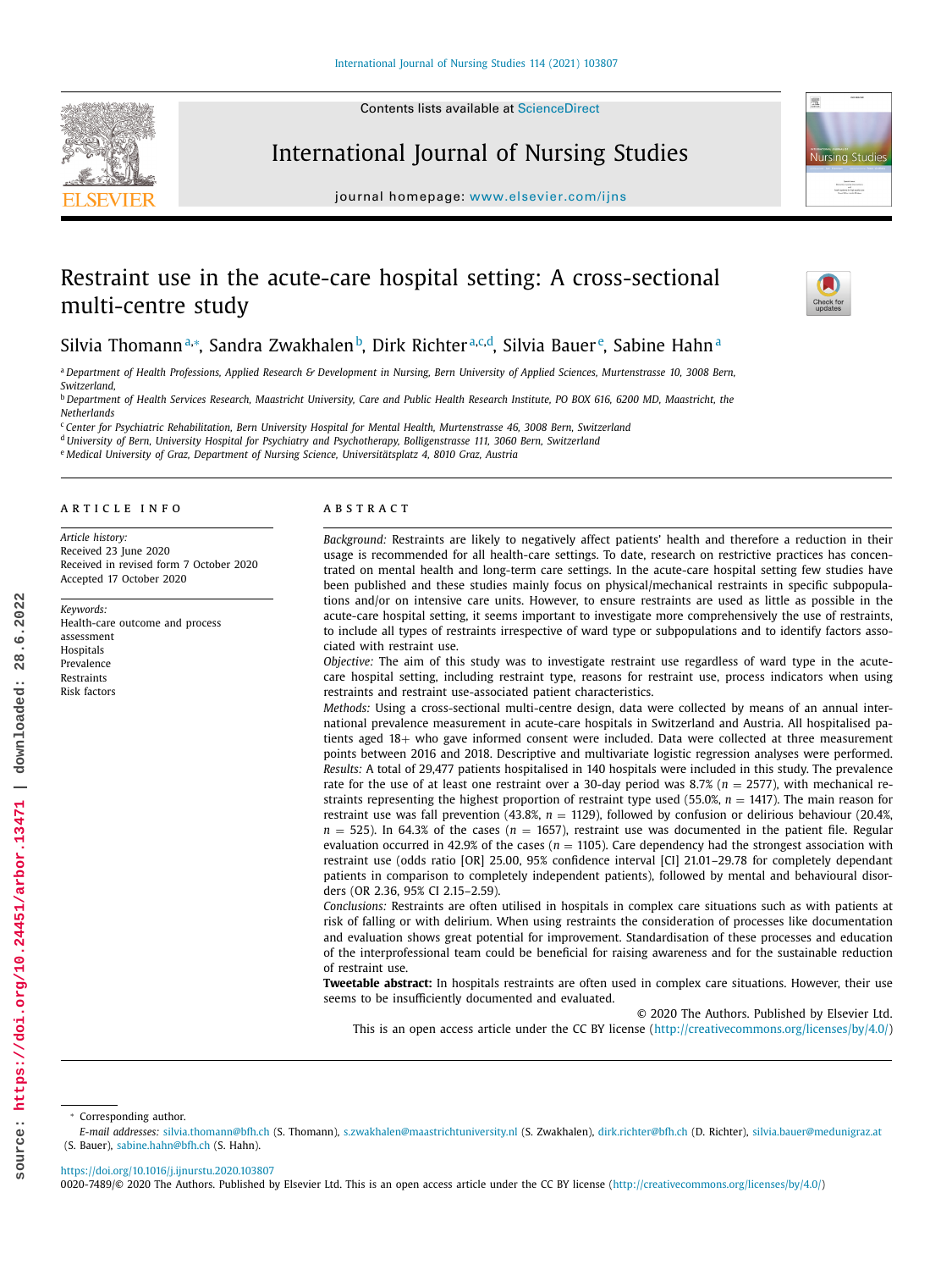# **What is already known about the topic?**

- A reduction in restraint use is recommended for all health-care settings due to their negative effects on patients.
- With regard to the acute-care hospital setting, little is known internationally as few studies have been published, and these studies mainly focus on physical/mechanical restraints in specific subpopulations and/or on intensive care units.
- To reduce restraint use in the acute-care hospital setting as much as possible, it seems important to investigate more comprehensively the use of restraints.

# **What this paper adds**

- The 30-day prevalence of patients with at least one restraint was 8.7%, including different restraint types such as bed rails and electronic or pharmacological measures.
- The main reasons for restraint use were the prevention of falls and the management of confusion or delirious behaviour.
- Documentation was part of restraint use in 64.3% of the cases and evaluation in 42.9%.

## **1. Background**

Restraints can have negative effects on patients' physical and mental health, therefore a reduction in their use is recommended for all health-care settings (Registered Nurses' Association of Ontario, 2012). To date, research and regulations on restraint use have focused on mental health and long-term care settings (Cusack et al., 2018; Möhler et al., 2011; Scheepmans et al., 2020). However, in the somatic acute-care hospital setting (henceforth referred to as "hospital") little is known internationally about the use of restraints and clear regulations are lacking (Xyrichis et al., 2018). Nevertheless, restraints may be used for various reasons in hospitals. To ensure that restraints are used as little as possible in this setting as well it is important to describe the restrictive practices. Thus, more information will be available to identify and develop quality improvement approaches.

Restraints are defined as "interventions that may infringe [on] a person's human rights and freedom of movement, including observation, seclusion, manual restraint, mechanical restraint and rapid tranquillisation" (National Institute for Health and Care Excellence [NICE], 2015, p. 17). Previous studies on the prevalence of restraint use in hospitals showed that rates range between 0% and 100% (Benbenbishty et al., 2010; Krüger et al., 2013). These large differences in the prevalence rates may be influenced by varying conditions, such as the restraint definition used, the legal situation in the country of origin or the availability of equipment (for example, for body fixation) (De Bellis et al., 2013; Goethals et al., 2013; Hignett et al., 2013; Lach et al., 2016). In general, the few published studies in the hospital setting have mainly focused on physical/mechanical restraints in specific subpopulations and/or in intensive care units (ICUs). Comprehensive research on restraints, including various interventions limiting a person's human rights and irrespective of specific ward types and subpopulations, is lacking (Xyrichis et al., 2018).

The reasons for using restraints have been studied in various settings, and within the long-term care and hospital setting similar reasons for their usage were found in the research. The most frequently stated reasons were patient safety (especially fall prevention), cognitive impairment, and particularly in the hospital setting the prevention of therapy interruption (for example, preventing self-extubation) (Farina-Lopez et al., 2014; Freeman et al., 2016; Gu et al., 2019; Hofmann and Hahn, 2014; Perez et al., 2019; Scheepmans et al., 2020). However, various studies reveal that restraints have no impact or even a negative impact on patient safety, fall prevention and self-extubation (Ai et al.,

2018; Chuang et al., 2015; Cosper et al., 2015; Enns et al., 2014; Kiekkas et al., 2013; LeLaurin and Shorr, 2019; Perez et al., 2019; Rose et al., 2016; Sze et al., 2012). Thus, one of the basic ethical principles governing restraint use (that the expected benefit must exceed the damage) appears to be violated.

To reduce restraint use in the hospital setting as much as possible it seems important to investigate more comprehensively the use of restraints, including all types of restraints regardless of ward type (Xyrichis et al., 2018), and to determine predictors for their usage (Farina-Lopez et al., 2018; Freeman et al., 2016; Luk et al., 2014). This would support the identification of at-risk patients, raise awareness amongst health professionals regarding restrictive practices and reveal possible alternatives to their usage.

Therefore, the aim of this study was to investigate the use of restraints in the somatic acute-care hospital setting, including restraint type, reasons for restraint use and process indicators when using restraints. Additionally, the patient characteristics associated with restraint use will be examined.

# **2. Methods**

# *2.1. Study design*

Utilising a cross-sectional multi-centre design, data on the use of restraints were collected from hospitals in Switzerland and Austria. These countries are participants in "LPZ (Landelijke Prevalentiemeting Zorgkwaliteit) International". LPZ International performs an annual international prevalence measurement for different quality of care indicators (such as pressure ulcers, falls and restraints) in various settings, including hospitals (Van Nie-Visser et al., 2013, [www.lpz-um.eu\)](http://www.lpz-um.eu). As well as Switzerland and Austria, the Netherlands, the United Kingdom and Turkey are also participants in LPZ International. However, in these three countries, very few (or no) hospitals collect data on restraints. Therefore, only LPZ data from Switzerland and Austria were included in this study.

### *2.2. Setting and sample*

For the LPZ International measurement, the national coordinator invites health-care institutions annually (via email, flyer, et cetera) to participate on a voluntary basis. In the hospital setting, all ward types (medical specialities) were eligible. Hospitalised patients aged 18+ with informed oral (Switzerland) or written (Austria) consent were included. Patients who were not available on the ward during the measurement (for example, as they were undergoing surgery) or who could not give informed consent (for instance, due to cognitive impairment or language barriers) and where no legal representative was available were excluded.

# *2.3. Variables and measurements*

The LPZ 2.0 instrument, which is the revised version of the LPZ instrument, was used for data collection (Van Nie-Visser et al., 2013). It consists of a multi-module questionnaire with predefined answer options conceived as an online data entry program. For this study, data from the module on general patient characteristics and data from the module on restraints at three measurement points (08.11.2016, 14.11.2017 and 13.11.2018) were analysed.

The module on general patient characteristics included age, sex, surgical intervention in the two weeks prior to data collection, length of stay since admission to hospital, medical diagnosis groups according to ICD-10 (International Statistical Classification of Diseases and Related Health Problems 10th Revision) (World Health Organization, 2016) and care dependency. Care dependency was assessed using the Care Dependency Scale (CDS) (Dijkstra et al., 2012). The CDS consists of 15 items (for example, eating and drinking or mobility) that are rated on a Likert scale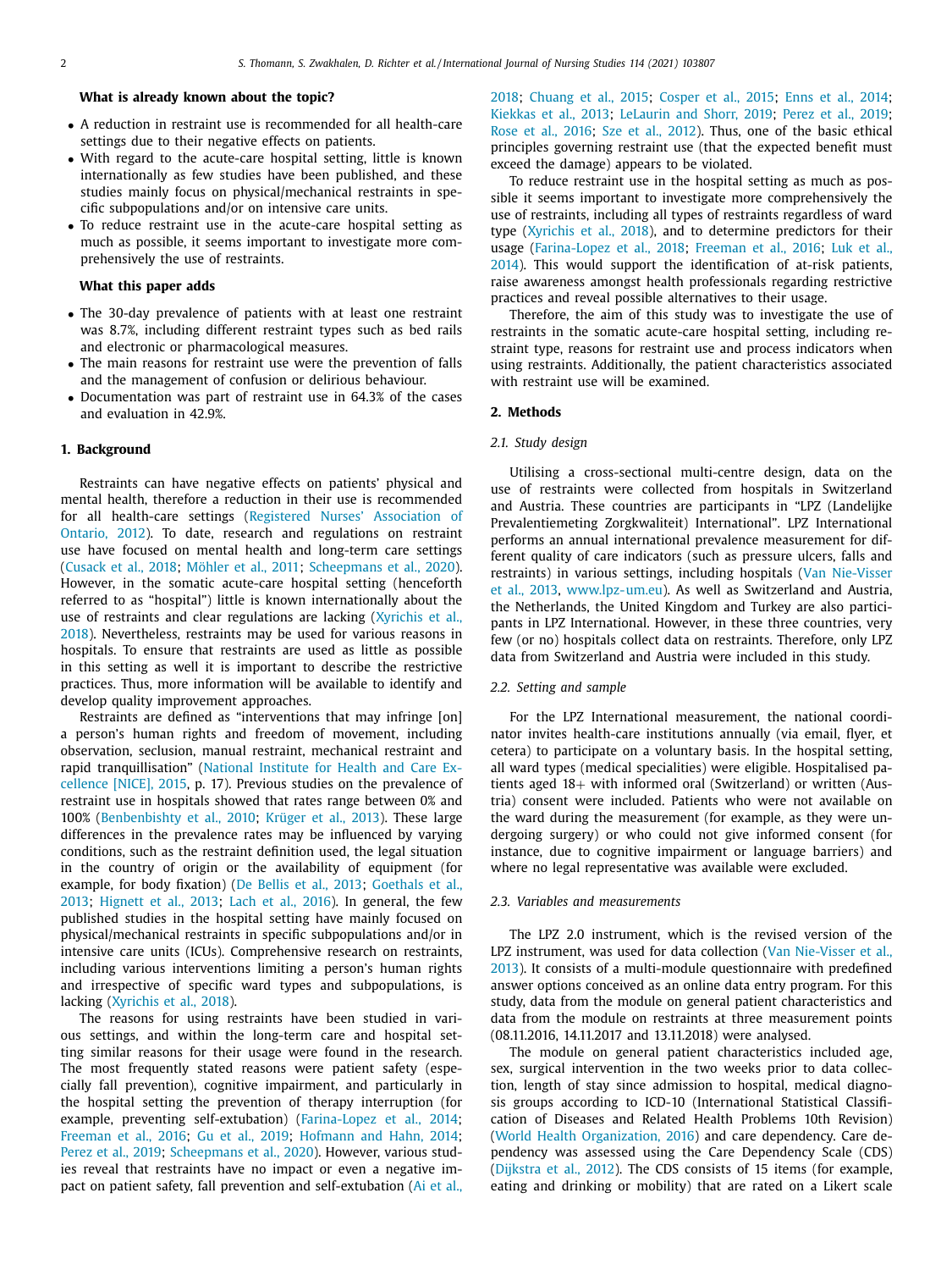from 1 to 5 (sum score 15–75). Lower scores indicate higher care dependency.

In the module on restraints the use of restraints within the institution was assessed regardless of restraint type for each patient retrospectively over a maximum period of 30 days (yes, no). Restraints were defined according to NICE (2015 – see background section). In regard to patients who had any restraint applied, the following criteria were surveyed:

- restraint type applied (multiple responses possible): mechanical (within this category – bed rails, belt fixation, tabletop/chair table, other), electronic, pharmacological, physical, one-to-one supervision, locked ward or building, other (for definitions see Supplemental Material Table A)
- main reason for restraint use (single response possible): (preventing) falls, (preventing) wandering around, (preventing) aggressive behaviour, confusion or delirious behaviour, agitation, non-compliance with treatment, request of the patient and/or the family, other motive, unknown
- process indicators regarding restraint use (multiple responses possible): documentation, informing the patient/legal representatives about the entire process, evaluation, monitoring, use of alternatives, none.

The questionnaires are reviewed annually by the international research group of LPZ International and adapted where indicated, therefore answer options may differ across time. Because of this, the following restraint types were not available for all measurement points between 2016 and 2018 for the present study: the different types within mechanical methods (only assessed in 2018) and the answer option one-to-one supervision (only available for 2017 and 2018).

# *2.4. Data collection*

All participating hospitals were requested to document restraint use during the 30-day period prior to the measurement (in case this was not normally completed in the patient's file or any other documentation system). On the measurement day data were collected by trained registered nurses on-site at the patient's bedside and/or through the patient's documentation (retrospective assessment). Training of the data collectors (the nurses) included recruitment of the patients for the measurement; information regarding the definitions, questions and answer options; and the use of the online data entry program. Additionally, a manual with all of the educational information, including a more detailed description, was available for the data collectors. Through their training along with the aid of the manual a uniform answering of the questions was ensured. The data collectors entered the data into the online data entry program, which only allowed questionnaire completion once all questions had been answered.

#### *2.5. Country-specific regulations on restraint use*

In the two countries (Switzerland and Austria) restraint use is regulated as follows. In Switzerland only the use of movement restriction measures for individuals in nursing and care homes who lack decision-making capacity, as well as for those with compulsory admission, is regulated by law (Bundesversammlung der Schweizerischen Eidgenossenschaft, 2018). As well as legal regulation, a medical-ethical guideline on coercive measures in medicine for all settings was developed (Swiss Academy of Medical Sciences, 2015). This guideline provides recommendations on coercive measures along with all other types of restraints. It focuses on ethical decision-making and considerations, as well as on process indicators such as evaluation and documentation. In Austria the use of restraints is regulated by the Nursing Home Residence Act and the Hospitalisation Act (Bundesministerium für Justiz, 1990, 2004). These acts regulate under which conditions, and by whom, restraints can be ordered and applied. The acts are applicable for mental health and long-term care settings, as well as for persons who have a mental illness or disability in hospital care. The reason, type, start and duration of the restraint must all be documented and immediately reported to the "Residential Advocacy Service".

# *2.6. Statistical analysis*

The data from the two countries and the different measurement points were pooled into one data set. Descriptive statistics (numbers, percentages, 95% confidence interval [CI], median, interquartile range [IQR]) were used to describe the sample, the prevalence rate and types of restraints, the main reason for using restraints and the process indicators. Additionally, the results regarding restraints were analysed for differences according to country utilising cross tables.

Multivariate logistic regression analysis with a stepwise backwards procedure, based on the Akaike information criterion (AIC) (Akaike, 1974), was used to investigate the associations between patient characteristics and restraint use. The independent variables female sex, surgical intervention in the two weeks prior to data collection and each ICD-10 diagnosis group (World Health Organization, 2016) were included dichotomously (yes, no). Two ICD-10 diagnosis groups (congenital malformations, deformations and chromosomal abnormalities; certain conditions originating in the perinatal period) and the answer option unknown/no diagnosis had to be excluded because they were only present in less than 1% of patients. The inclusion of these variables would have led to convergence problems concerning the regression model. Age in years and number of days since admission to hospital were included as interval variables. In terms of care dependency, the five verified categories according to the Care Dependency Scale were utilised (15–24 completely dependant, 25–44 dependant to a great extent, 45–59 partially dependant, 60–69 independent to a great extent, 70–75 completely independent) (Dijkstra et al., 2012). Country was included as a character variable. Multicollinearity was tested using the variance inflation factor (VIF).

Since data were collected using an online data entry program in which all questions had to be answered in order to finish the survey there were no missing data. The statistical analysis was conducted utilising R Version 3.6.1 (R Core Team, 2019) and the R Packages "compareGroups" (Subirana et al., 2014), "jtools" (Long, 2019), "MASS" (Venables and Ripley, 2002), "questionr" (Barnier et al., 2018), "tableone" (Yoshida, 2020), "tidyverse" (Wickham et al., 2019) and "vcd" (Meyer et al., 2020). For data cleaning and pooling SPSS version 25 (IBM Corp., Released 2017) was used.

# *2.7. Ethical considerations*

In Switzerland the Ethics Committee of the Canton of Bern declared that the present study did not fall under the Swiss Human Research Act (April 2019, BASEC-Nr: Req-2019-00259), therefore ethical approval was not required. In Austria the Ethics Committee of the Medical University of Graz approved the study protocol (approval nr. 20–192 ex08/09). All patients or their legal representatives received written information about the measurement and gave their oral (Switzerland) or written (Austria) informed consent. Data were collected pseudonymously so that identification of individual patients is almost impossible. Participation was voluntary.

## **3. Results**

# *3.1. Sample*

A total of 29,477 patients hospitalised in 140 hospitals were surveyed regarding the use of restraints in Switzerland (CH) and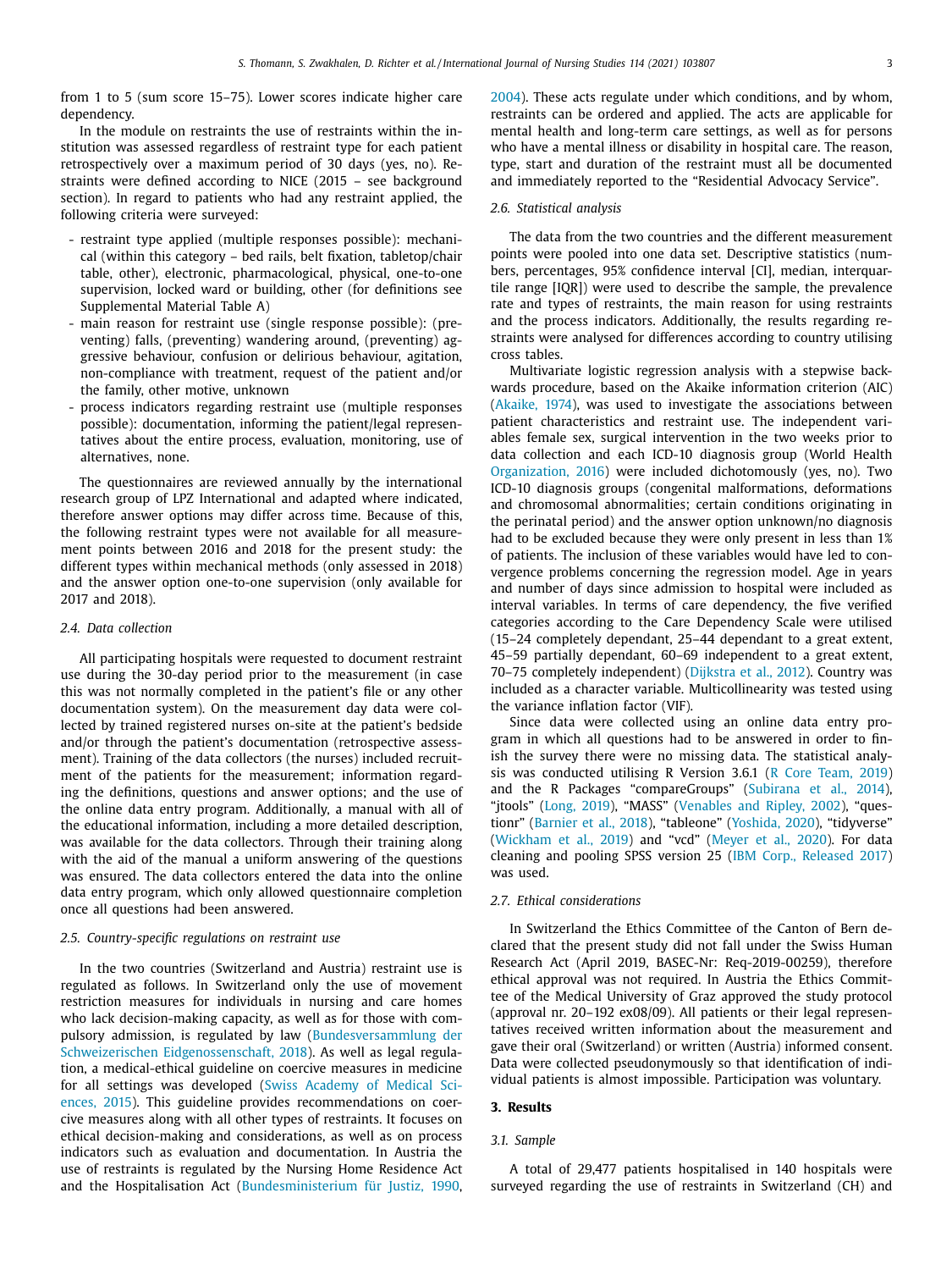#### **Table 1** Patient characteristics.

| median<br>median<br>IQR<br>median<br><b>IQR</b><br>IQR<br>23<br>23<br>70<br>24<br>70<br>69<br>Age in years<br>Number of days since admission to hospital<br>5<br>9<br>5<br>9<br>5<br>10<br>71<br>15<br>15<br>74<br>Care Dependency Scale (sum score)<br>70<br>11<br>% (95% CI)<br>% (95% CI)<br>% (95% CI)<br>$\mathbf{n}$<br>$\mathbf{n}$<br>$\mathbf{n}$<br>14,504<br>49.2 (48.6-49.8)<br>9902<br>48.2 (47.5-48.8)<br>4602<br>51.6 (50.6-52.7)<br>Female sex<br>8318<br>2224<br>Surgical intervention in the two weeks prior to data<br>10,542<br>35.8 (35.2-36.3)<br>$40.5(39.8 - 41.1)$<br>24.9 (24.0-25.9)<br>collection (yes)<br>ICD-10 diagnosis groups (multiple responses)<br>Diseases of the circulatory system<br>55.1 (54.5-55.7)<br>16.245<br>11,756<br>57.2 (56.5-57.9)<br>4489<br>50.3 (49.3-51.4)<br>Endocrine, nutritional and metabolic diseases<br>7023<br>2863<br>9886<br>33.5 (33.0-34.1)<br>34.2 (33.5-34.8)<br>$32.1(31.1-33.1)$<br>Diseases of the musculoskeletal system and connective<br>9834<br>33.4 (32.8-33.9)<br>7543<br>36.7 (36.0-37.3)<br>2291<br>25.7 (24.8-26.6)<br>tissue<br>Diseases of the genitourinary system<br>8333<br>28.3 (27.8-28.8)<br>6389<br>31.1 (30.4-31.7)<br>1944<br>21.8 (21.0-22.7)<br>Diseases of the digestive system<br>7214<br>5185<br>2029<br>24.5 (24.0-25.0)<br>25.2 (24.6-25.8)<br>22.8 (21.9-23.6)<br>Diseases of the respiratory system<br>7137<br>24.2 (23.7-24.7)<br>5224<br>1913<br>25.4 (24.8-26.0)<br>$21.5(20.6-22.3)$<br>Neoplasms<br>6118<br>$20.8(20.3 - 21.2)$<br>4540<br>$22.1(21.5-22.7)$<br>1578<br>$17.7(16.9-18.5)$<br>Mental and behavioural disorders<br>5831<br>4249<br>1582<br>19.8 (19.3-20.2)<br>$20.7(20.1 - 21.2)$<br>$17.7(17.0-18.6)$<br>Diseases of the blood and blood-forming organs and<br>3539<br>744<br>4283<br>$14.5(14.1-14.9)$<br>$17.2(16.7-17.7)$<br>$8.3(7.8-8.9)$<br>certain disorders involving the immune mechanism<br>Diseases of the nervous system<br>4118<br>3064<br>1054<br>$14.0(13.6 - 14.4)$<br>14.9 (14.4-15.4)<br>$11.8(11.2-12.5)$<br>562<br>Certain infectious and parasitic diseases<br>3559<br>$12.1(11.7-12.5)$<br>2997<br>$14.6(14.1-15.1)$<br>$6.3(5.8-6.8)$<br>Diseases of the skin and subcutaneous tissue<br>1712<br>738<br>2450<br>$8.3(8.0-8.6)$<br>$8.3(8.0 - 8.7)$<br>$8.3(7.7-8.9)$<br>Factors influencing health status and contact with health<br>1641<br>772<br>$8.7(8.1-9.3)$<br>2413<br>$8.2(7.9 - 8.5)$<br>$8.0(7.6-8.4)$<br>services<br>1800<br>1462<br>$7.1(6.8-7.5)$<br>Injury, poisoning and certain other consequences of<br>$6.1(5.8-6.4)$<br>338<br>$3.8(3.4-4.2)$<br>external causes<br>Diseases of the eye and adnexa<br>1769<br>$6.0(5.7-6.3)$<br>1247<br>$6.1(5.7-6.4)$<br>522<br>$5.9(5.4-6.4)$<br>Symptoms, signs and abnormal clinical and laboratory<br>1100<br>204<br>$2.3(2.0-2.6)$<br>1304<br>$4.4(4.2 - 4.7)$<br>$5.3(5.0-5.7)$<br>findings, not elsewhere classified<br>Diseases of the ear and mastoid process<br>684<br>$2.3(2.2-2.5)$<br>551<br>$2.7(2.5-2.9)$<br>133<br>$1.5(1.3-1.8)$<br>External causes of morbidity and mortality<br>448<br>43<br>491<br>$1.7(1.5-1.8)$<br>$2.2(2.0-2.4)$<br>$0.5(0.3-0.6)$<br>Pregnancy, childbirth and the puerperium<br>290<br>$1.0(0.9-1.1)$<br>171<br>$0.8(0.7-1.0)$<br>119<br>$1.3(1.1-1.6)$<br>Congenital malformations, deformations and<br>34<br>148<br>$0.5(0.4-0.6)$<br>114<br>$0.6(0.5-0.7)$<br>$0.4(0.3-0.5)$<br>chromosomal abnormalities | Characteristics      | Total $(n = 29,477)$ |                | Switzerland ( $n = 20,561$ ) |                | Austria ( $n = 8916$ ) |                |
|------------------------------------------------------------------------------------------------------------------------------------------------------------------------------------------------------------------------------------------------------------------------------------------------------------------------------------------------------------------------------------------------------------------------------------------------------------------------------------------------------------------------------------------------------------------------------------------------------------------------------------------------------------------------------------------------------------------------------------------------------------------------------------------------------------------------------------------------------------------------------------------------------------------------------------------------------------------------------------------------------------------------------------------------------------------------------------------------------------------------------------------------------------------------------------------------------------------------------------------------------------------------------------------------------------------------------------------------------------------------------------------------------------------------------------------------------------------------------------------------------------------------------------------------------------------------------------------------------------------------------------------------------------------------------------------------------------------------------------------------------------------------------------------------------------------------------------------------------------------------------------------------------------------------------------------------------------------------------------------------------------------------------------------------------------------------------------------------------------------------------------------------------------------------------------------------------------------------------------------------------------------------------------------------------------------------------------------------------------------------------------------------------------------------------------------------------------------------------------------------------------------------------------------------------------------------------------------------------------------------------------------------------------------------------------------------------------------------------------------------------------------------------------------------------------------------------------------------------------------------------------------------------------------------------------------------------------------------------------------------------------------------------------------------------------------------------------------------------------------------------------------------------------------------------------------------------------------------------------------------------------------------------------------------------------------------------------------------------------------------------------------------------------------------------------------------------------|----------------------|----------------------|----------------|------------------------------|----------------|------------------------|----------------|
|                                                                                                                                                                                                                                                                                                                                                                                                                                                                                                                                                                                                                                                                                                                                                                                                                                                                                                                                                                                                                                                                                                                                                                                                                                                                                                                                                                                                                                                                                                                                                                                                                                                                                                                                                                                                                                                                                                                                                                                                                                                                                                                                                                                                                                                                                                                                                                                                                                                                                                                                                                                                                                                                                                                                                                                                                                                                                                                                                                                                                                                                                                                                                                                                                                                                                                                                                                                                                                                            |                      |                      |                |                              |                |                        |                |
|                                                                                                                                                                                                                                                                                                                                                                                                                                                                                                                                                                                                                                                                                                                                                                                                                                                                                                                                                                                                                                                                                                                                                                                                                                                                                                                                                                                                                                                                                                                                                                                                                                                                                                                                                                                                                                                                                                                                                                                                                                                                                                                                                                                                                                                                                                                                                                                                                                                                                                                                                                                                                                                                                                                                                                                                                                                                                                                                                                                                                                                                                                                                                                                                                                                                                                                                                                                                                                                            |                      |                      |                |                              |                |                        |                |
|                                                                                                                                                                                                                                                                                                                                                                                                                                                                                                                                                                                                                                                                                                                                                                                                                                                                                                                                                                                                                                                                                                                                                                                                                                                                                                                                                                                                                                                                                                                                                                                                                                                                                                                                                                                                                                                                                                                                                                                                                                                                                                                                                                                                                                                                                                                                                                                                                                                                                                                                                                                                                                                                                                                                                                                                                                                                                                                                                                                                                                                                                                                                                                                                                                                                                                                                                                                                                                                            |                      |                      |                |                              |                |                        |                |
|                                                                                                                                                                                                                                                                                                                                                                                                                                                                                                                                                                                                                                                                                                                                                                                                                                                                                                                                                                                                                                                                                                                                                                                                                                                                                                                                                                                                                                                                                                                                                                                                                                                                                                                                                                                                                                                                                                                                                                                                                                                                                                                                                                                                                                                                                                                                                                                                                                                                                                                                                                                                                                                                                                                                                                                                                                                                                                                                                                                                                                                                                                                                                                                                                                                                                                                                                                                                                                                            |                      |                      |                |                              |                |                        |                |
|                                                                                                                                                                                                                                                                                                                                                                                                                                                                                                                                                                                                                                                                                                                                                                                                                                                                                                                                                                                                                                                                                                                                                                                                                                                                                                                                                                                                                                                                                                                                                                                                                                                                                                                                                                                                                                                                                                                                                                                                                                                                                                                                                                                                                                                                                                                                                                                                                                                                                                                                                                                                                                                                                                                                                                                                                                                                                                                                                                                                                                                                                                                                                                                                                                                                                                                                                                                                                                                            |                      |                      |                |                              |                |                        |                |
|                                                                                                                                                                                                                                                                                                                                                                                                                                                                                                                                                                                                                                                                                                                                                                                                                                                                                                                                                                                                                                                                                                                                                                                                                                                                                                                                                                                                                                                                                                                                                                                                                                                                                                                                                                                                                                                                                                                                                                                                                                                                                                                                                                                                                                                                                                                                                                                                                                                                                                                                                                                                                                                                                                                                                                                                                                                                                                                                                                                                                                                                                                                                                                                                                                                                                                                                                                                                                                                            |                      |                      |                |                              |                |                        |                |
|                                                                                                                                                                                                                                                                                                                                                                                                                                                                                                                                                                                                                                                                                                                                                                                                                                                                                                                                                                                                                                                                                                                                                                                                                                                                                                                                                                                                                                                                                                                                                                                                                                                                                                                                                                                                                                                                                                                                                                                                                                                                                                                                                                                                                                                                                                                                                                                                                                                                                                                                                                                                                                                                                                                                                                                                                                                                                                                                                                                                                                                                                                                                                                                                                                                                                                                                                                                                                                                            |                      |                      |                |                              |                |                        |                |
|                                                                                                                                                                                                                                                                                                                                                                                                                                                                                                                                                                                                                                                                                                                                                                                                                                                                                                                                                                                                                                                                                                                                                                                                                                                                                                                                                                                                                                                                                                                                                                                                                                                                                                                                                                                                                                                                                                                                                                                                                                                                                                                                                                                                                                                                                                                                                                                                                                                                                                                                                                                                                                                                                                                                                                                                                                                                                                                                                                                                                                                                                                                                                                                                                                                                                                                                                                                                                                                            |                      |                      |                |                              |                |                        |                |
|                                                                                                                                                                                                                                                                                                                                                                                                                                                                                                                                                                                                                                                                                                                                                                                                                                                                                                                                                                                                                                                                                                                                                                                                                                                                                                                                                                                                                                                                                                                                                                                                                                                                                                                                                                                                                                                                                                                                                                                                                                                                                                                                                                                                                                                                                                                                                                                                                                                                                                                                                                                                                                                                                                                                                                                                                                                                                                                                                                                                                                                                                                                                                                                                                                                                                                                                                                                                                                                            |                      |                      |                |                              |                |                        |                |
|                                                                                                                                                                                                                                                                                                                                                                                                                                                                                                                                                                                                                                                                                                                                                                                                                                                                                                                                                                                                                                                                                                                                                                                                                                                                                                                                                                                                                                                                                                                                                                                                                                                                                                                                                                                                                                                                                                                                                                                                                                                                                                                                                                                                                                                                                                                                                                                                                                                                                                                                                                                                                                                                                                                                                                                                                                                                                                                                                                                                                                                                                                                                                                                                                                                                                                                                                                                                                                                            |                      |                      |                |                              |                |                        |                |
|                                                                                                                                                                                                                                                                                                                                                                                                                                                                                                                                                                                                                                                                                                                                                                                                                                                                                                                                                                                                                                                                                                                                                                                                                                                                                                                                                                                                                                                                                                                                                                                                                                                                                                                                                                                                                                                                                                                                                                                                                                                                                                                                                                                                                                                                                                                                                                                                                                                                                                                                                                                                                                                                                                                                                                                                                                                                                                                                                                                                                                                                                                                                                                                                                                                                                                                                                                                                                                                            |                      |                      |                |                              |                |                        |                |
|                                                                                                                                                                                                                                                                                                                                                                                                                                                                                                                                                                                                                                                                                                                                                                                                                                                                                                                                                                                                                                                                                                                                                                                                                                                                                                                                                                                                                                                                                                                                                                                                                                                                                                                                                                                                                                                                                                                                                                                                                                                                                                                                                                                                                                                                                                                                                                                                                                                                                                                                                                                                                                                                                                                                                                                                                                                                                                                                                                                                                                                                                                                                                                                                                                                                                                                                                                                                                                                            |                      |                      |                |                              |                |                        |                |
|                                                                                                                                                                                                                                                                                                                                                                                                                                                                                                                                                                                                                                                                                                                                                                                                                                                                                                                                                                                                                                                                                                                                                                                                                                                                                                                                                                                                                                                                                                                                                                                                                                                                                                                                                                                                                                                                                                                                                                                                                                                                                                                                                                                                                                                                                                                                                                                                                                                                                                                                                                                                                                                                                                                                                                                                                                                                                                                                                                                                                                                                                                                                                                                                                                                                                                                                                                                                                                                            |                      |                      |                |                              |                |                        |                |
|                                                                                                                                                                                                                                                                                                                                                                                                                                                                                                                                                                                                                                                                                                                                                                                                                                                                                                                                                                                                                                                                                                                                                                                                                                                                                                                                                                                                                                                                                                                                                                                                                                                                                                                                                                                                                                                                                                                                                                                                                                                                                                                                                                                                                                                                                                                                                                                                                                                                                                                                                                                                                                                                                                                                                                                                                                                                                                                                                                                                                                                                                                                                                                                                                                                                                                                                                                                                                                                            |                      |                      |                |                              |                |                        |                |
|                                                                                                                                                                                                                                                                                                                                                                                                                                                                                                                                                                                                                                                                                                                                                                                                                                                                                                                                                                                                                                                                                                                                                                                                                                                                                                                                                                                                                                                                                                                                                                                                                                                                                                                                                                                                                                                                                                                                                                                                                                                                                                                                                                                                                                                                                                                                                                                                                                                                                                                                                                                                                                                                                                                                                                                                                                                                                                                                                                                                                                                                                                                                                                                                                                                                                                                                                                                                                                                            |                      |                      |                |                              |                |                        |                |
|                                                                                                                                                                                                                                                                                                                                                                                                                                                                                                                                                                                                                                                                                                                                                                                                                                                                                                                                                                                                                                                                                                                                                                                                                                                                                                                                                                                                                                                                                                                                                                                                                                                                                                                                                                                                                                                                                                                                                                                                                                                                                                                                                                                                                                                                                                                                                                                                                                                                                                                                                                                                                                                                                                                                                                                                                                                                                                                                                                                                                                                                                                                                                                                                                                                                                                                                                                                                                                                            |                      |                      |                |                              |                |                        |                |
|                                                                                                                                                                                                                                                                                                                                                                                                                                                                                                                                                                                                                                                                                                                                                                                                                                                                                                                                                                                                                                                                                                                                                                                                                                                                                                                                                                                                                                                                                                                                                                                                                                                                                                                                                                                                                                                                                                                                                                                                                                                                                                                                                                                                                                                                                                                                                                                                                                                                                                                                                                                                                                                                                                                                                                                                                                                                                                                                                                                                                                                                                                                                                                                                                                                                                                                                                                                                                                                            |                      |                      |                |                              |                |                        |                |
|                                                                                                                                                                                                                                                                                                                                                                                                                                                                                                                                                                                                                                                                                                                                                                                                                                                                                                                                                                                                                                                                                                                                                                                                                                                                                                                                                                                                                                                                                                                                                                                                                                                                                                                                                                                                                                                                                                                                                                                                                                                                                                                                                                                                                                                                                                                                                                                                                                                                                                                                                                                                                                                                                                                                                                                                                                                                                                                                                                                                                                                                                                                                                                                                                                                                                                                                                                                                                                                            |                      |                      |                |                              |                |                        |                |
|                                                                                                                                                                                                                                                                                                                                                                                                                                                                                                                                                                                                                                                                                                                                                                                                                                                                                                                                                                                                                                                                                                                                                                                                                                                                                                                                                                                                                                                                                                                                                                                                                                                                                                                                                                                                                                                                                                                                                                                                                                                                                                                                                                                                                                                                                                                                                                                                                                                                                                                                                                                                                                                                                                                                                                                                                                                                                                                                                                                                                                                                                                                                                                                                                                                                                                                                                                                                                                                            |                      |                      |                |                              |                |                        |                |
|                                                                                                                                                                                                                                                                                                                                                                                                                                                                                                                                                                                                                                                                                                                                                                                                                                                                                                                                                                                                                                                                                                                                                                                                                                                                                                                                                                                                                                                                                                                                                                                                                                                                                                                                                                                                                                                                                                                                                                                                                                                                                                                                                                                                                                                                                                                                                                                                                                                                                                                                                                                                                                                                                                                                                                                                                                                                                                                                                                                                                                                                                                                                                                                                                                                                                                                                                                                                                                                            |                      |                      |                |                              |                |                        |                |
|                                                                                                                                                                                                                                                                                                                                                                                                                                                                                                                                                                                                                                                                                                                                                                                                                                                                                                                                                                                                                                                                                                                                                                                                                                                                                                                                                                                                                                                                                                                                                                                                                                                                                                                                                                                                                                                                                                                                                                                                                                                                                                                                                                                                                                                                                                                                                                                                                                                                                                                                                                                                                                                                                                                                                                                                                                                                                                                                                                                                                                                                                                                                                                                                                                                                                                                                                                                                                                                            |                      |                      |                |                              |                |                        |                |
|                                                                                                                                                                                                                                                                                                                                                                                                                                                                                                                                                                                                                                                                                                                                                                                                                                                                                                                                                                                                                                                                                                                                                                                                                                                                                                                                                                                                                                                                                                                                                                                                                                                                                                                                                                                                                                                                                                                                                                                                                                                                                                                                                                                                                                                                                                                                                                                                                                                                                                                                                                                                                                                                                                                                                                                                                                                                                                                                                                                                                                                                                                                                                                                                                                                                                                                                                                                                                                                            |                      |                      |                |                              |                |                        |                |
|                                                                                                                                                                                                                                                                                                                                                                                                                                                                                                                                                                                                                                                                                                                                                                                                                                                                                                                                                                                                                                                                                                                                                                                                                                                                                                                                                                                                                                                                                                                                                                                                                                                                                                                                                                                                                                                                                                                                                                                                                                                                                                                                                                                                                                                                                                                                                                                                                                                                                                                                                                                                                                                                                                                                                                                                                                                                                                                                                                                                                                                                                                                                                                                                                                                                                                                                                                                                                                                            |                      |                      |                |                              |                |                        |                |
|                                                                                                                                                                                                                                                                                                                                                                                                                                                                                                                                                                                                                                                                                                                                                                                                                                                                                                                                                                                                                                                                                                                                                                                                                                                                                                                                                                                                                                                                                                                                                                                                                                                                                                                                                                                                                                                                                                                                                                                                                                                                                                                                                                                                                                                                                                                                                                                                                                                                                                                                                                                                                                                                                                                                                                                                                                                                                                                                                                                                                                                                                                                                                                                                                                                                                                                                                                                                                                                            |                      |                      |                |                              |                |                        |                |
|                                                                                                                                                                                                                                                                                                                                                                                                                                                                                                                                                                                                                                                                                                                                                                                                                                                                                                                                                                                                                                                                                                                                                                                                                                                                                                                                                                                                                                                                                                                                                                                                                                                                                                                                                                                                                                                                                                                                                                                                                                                                                                                                                                                                                                                                                                                                                                                                                                                                                                                                                                                                                                                                                                                                                                                                                                                                                                                                                                                                                                                                                                                                                                                                                                                                                                                                                                                                                                                            |                      |                      |                |                              |                |                        |                |
|                                                                                                                                                                                                                                                                                                                                                                                                                                                                                                                                                                                                                                                                                                                                                                                                                                                                                                                                                                                                                                                                                                                                                                                                                                                                                                                                                                                                                                                                                                                                                                                                                                                                                                                                                                                                                                                                                                                                                                                                                                                                                                                                                                                                                                                                                                                                                                                                                                                                                                                                                                                                                                                                                                                                                                                                                                                                                                                                                                                                                                                                                                                                                                                                                                                                                                                                                                                                                                                            |                      |                      |                |                              |                |                        |                |
|                                                                                                                                                                                                                                                                                                                                                                                                                                                                                                                                                                                                                                                                                                                                                                                                                                                                                                                                                                                                                                                                                                                                                                                                                                                                                                                                                                                                                                                                                                                                                                                                                                                                                                                                                                                                                                                                                                                                                                                                                                                                                                                                                                                                                                                                                                                                                                                                                                                                                                                                                                                                                                                                                                                                                                                                                                                                                                                                                                                                                                                                                                                                                                                                                                                                                                                                                                                                                                                            |                      |                      |                |                              |                |                        |                |
|                                                                                                                                                                                                                                                                                                                                                                                                                                                                                                                                                                                                                                                                                                                                                                                                                                                                                                                                                                                                                                                                                                                                                                                                                                                                                                                                                                                                                                                                                                                                                                                                                                                                                                                                                                                                                                                                                                                                                                                                                                                                                                                                                                                                                                                                                                                                                                                                                                                                                                                                                                                                                                                                                                                                                                                                                                                                                                                                                                                                                                                                                                                                                                                                                                                                                                                                                                                                                                                            |                      |                      |                |                              |                |                        |                |
|                                                                                                                                                                                                                                                                                                                                                                                                                                                                                                                                                                                                                                                                                                                                                                                                                                                                                                                                                                                                                                                                                                                                                                                                                                                                                                                                                                                                                                                                                                                                                                                                                                                                                                                                                                                                                                                                                                                                                                                                                                                                                                                                                                                                                                                                                                                                                                                                                                                                                                                                                                                                                                                                                                                                                                                                                                                                                                                                                                                                                                                                                                                                                                                                                                                                                                                                                                                                                                                            |                      |                      |                |                              |                |                        |                |
|                                                                                                                                                                                                                                                                                                                                                                                                                                                                                                                                                                                                                                                                                                                                                                                                                                                                                                                                                                                                                                                                                                                                                                                                                                                                                                                                                                                                                                                                                                                                                                                                                                                                                                                                                                                                                                                                                                                                                                                                                                                                                                                                                                                                                                                                                                                                                                                                                                                                                                                                                                                                                                                                                                                                                                                                                                                                                                                                                                                                                                                                                                                                                                                                                                                                                                                                                                                                                                                            |                      |                      |                |                              |                |                        |                |
|                                                                                                                                                                                                                                                                                                                                                                                                                                                                                                                                                                                                                                                                                                                                                                                                                                                                                                                                                                                                                                                                                                                                                                                                                                                                                                                                                                                                                                                                                                                                                                                                                                                                                                                                                                                                                                                                                                                                                                                                                                                                                                                                                                                                                                                                                                                                                                                                                                                                                                                                                                                                                                                                                                                                                                                                                                                                                                                                                                                                                                                                                                                                                                                                                                                                                                                                                                                                                                                            |                      |                      |                |                              |                |                        |                |
|                                                                                                                                                                                                                                                                                                                                                                                                                                                                                                                                                                                                                                                                                                                                                                                                                                                                                                                                                                                                                                                                                                                                                                                                                                                                                                                                                                                                                                                                                                                                                                                                                                                                                                                                                                                                                                                                                                                                                                                                                                                                                                                                                                                                                                                                                                                                                                                                                                                                                                                                                                                                                                                                                                                                                                                                                                                                                                                                                                                                                                                                                                                                                                                                                                                                                                                                                                                                                                                            |                      |                      |                |                              |                |                        |                |
|                                                                                                                                                                                                                                                                                                                                                                                                                                                                                                                                                                                                                                                                                                                                                                                                                                                                                                                                                                                                                                                                                                                                                                                                                                                                                                                                                                                                                                                                                                                                                                                                                                                                                                                                                                                                                                                                                                                                                                                                                                                                                                                                                                                                                                                                                                                                                                                                                                                                                                                                                                                                                                                                                                                                                                                                                                                                                                                                                                                                                                                                                                                                                                                                                                                                                                                                                                                                                                                            |                      |                      |                |                              |                |                        |                |
|                                                                                                                                                                                                                                                                                                                                                                                                                                                                                                                                                                                                                                                                                                                                                                                                                                                                                                                                                                                                                                                                                                                                                                                                                                                                                                                                                                                                                                                                                                                                                                                                                                                                                                                                                                                                                                                                                                                                                                                                                                                                                                                                                                                                                                                                                                                                                                                                                                                                                                                                                                                                                                                                                                                                                                                                                                                                                                                                                                                                                                                                                                                                                                                                                                                                                                                                                                                                                                                            |                      |                      |                |                              |                |                        |                |
|                                                                                                                                                                                                                                                                                                                                                                                                                                                                                                                                                                                                                                                                                                                                                                                                                                                                                                                                                                                                                                                                                                                                                                                                                                                                                                                                                                                                                                                                                                                                                                                                                                                                                                                                                                                                                                                                                                                                                                                                                                                                                                                                                                                                                                                                                                                                                                                                                                                                                                                                                                                                                                                                                                                                                                                                                                                                                                                                                                                                                                                                                                                                                                                                                                                                                                                                                                                                                                                            | Unknown/no diagnosis | 112                  | $0.4(0.3-0.5)$ | 78                           | $0.4(0.3-0.5)$ | 34                     | $0.4(0.3-0.5)$ |
| 3<br>Certain conditions originating in the perinatal period<br>28<br>$0.1(0.1-0.1)$<br>25<br>$0.1(0.1-0.2)$<br>$<0.1$ ( $< 0.1 - 0.1$ )                                                                                                                                                                                                                                                                                                                                                                                                                                                                                                                                                                                                                                                                                                                                                                                                                                                                                                                                                                                                                                                                                                                                                                                                                                                                                                                                                                                                                                                                                                                                                                                                                                                                                                                                                                                                                                                                                                                                                                                                                                                                                                                                                                                                                                                                                                                                                                                                                                                                                                                                                                                                                                                                                                                                                                                                                                                                                                                                                                                                                                                                                                                                                                                                                                                                                                                    |                      |                      |                |                              |                |                        |                |

IQR=interquartile range, 95% CI=95% confidence interval,

ICD-10=International Statistical Classification of Diseases and Related Health Problems 10th Revision.

Austria (AT) at three measurement points between 2016 and 2018. The sample consisted of 20,561 (69.8%) patients from Switzerland and 8916 (30.2%) patients from Austria (Table 1). The 29,477 participants corresponded to 75.4% (95% confidence interval [CI] 74.9%– 75.8%) of all patients hospitalised  $(N = 39,106)$  on the measurement days in the 140 hospitals (CH 76.3% [95% CI=75.8%–76.8%] *N* = 26,934; AT 73.3% [95% CI=72.5%–74.0%] *N* = 12,172).

Approximately half of the patients were female (49.2%,  $n = 14,504$  and 35.8% ( $n = 10,542$ ) had a surgical intervention in the two weeks prior to data collection. Their median age was 70 years, their median length of stay since admission to the hospital was 5 days and the median score of the CDS was 71 (indicating that most of the patients were completely independent in their care). The three most frequent ICD-10 diagnosis groups were diseases of the circulatory system  $(55.1\%, n = 16,245)$ , endocrine, nutritional and metabolic diseases (33.5%,  $n = 9886$ ) and diseases of the musculoskeletal system and connective tissue (33.4%,  $n = 9834$ ). Differences between countries are shown in Table 1.

# *3.2. Prevalence rate and type of restraints*

The 30-day prevalence rate of patients with at least one restraint was 8.7% ( $n = 2577$ ), with differences between countries being detected (CH 10.6%, *n* = 2171; AT 4.6%, *n* = 406). Mechanical methods were the most frequently used type of restraint (55.0%,  $n = 1417$ ). Within this category (data available only for the measurement point in 2018  $n = 10,305$ , mechanical restraint  $n = 570$ ), bed rails were most commonly cited (86.7%,  $n = 494$ ). Apart from mechanical methods, electronic (33.2%,  $n = 856$ ) and pharmacological (24.6%=633) methods were frequently used (see Table 2). Differences between countries were evident. For example, in Switzerland more electronic methods were used but there were fewer locked wards or buildings than in Austria.

# *3.3. Reasons for restraint use*

The main reason for restraint use was fall prevention (43.8%,  $n = 1129$ ), followed by confusion or delirious behaviour (20.4%,  $n = 525$ ). Patient or family request was far more often the main reason for restraint use in Austria than in Switzerland (see Table 3).

# *3.4. Process indicators*

Overall, the use of restraints was documented in the patients' files for 64.3% ( $n = 1657$ ) of patients affected by restraint use  $(n = 2577)$ . In 51.0%  $(n = 1315)$  of the cases the patient and/or the legal representatives were informed about the entire process surrounding the use of the restraint. A regular evaluation with all persons involved, including the patient, was part of the restraint procedure in 42.9% (*n* = 1105) of the cases. In 42.1% (*n* = 1084) of the cases, in each shift someone was responsible for monitoring the patient undergoing the restraining. Alternatives to minimise the use of restraints (for example, delirium prevention) were primarily used in 37.1% ( $n = 957$ ) of the cases. There were small differences between countries, as shown in Table 4.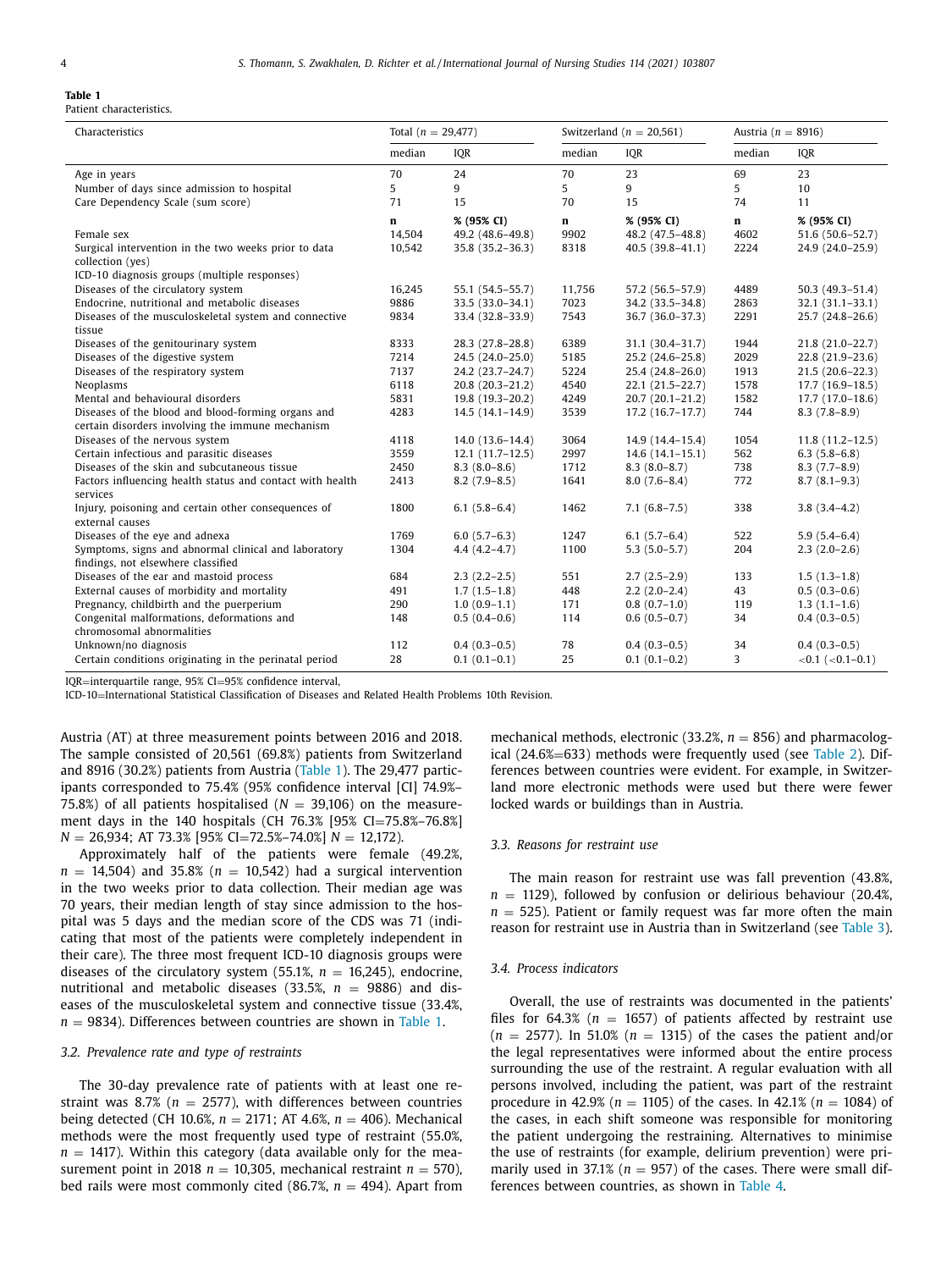#### **Table 2**

Prevalence rate and type of restraint.

|                                                                            | Total $(n = 29,477)$ |                   | Switzerland ( $n = 20,561$ ) |                     | Austria ( $n = 8916$ ) |                     |
|----------------------------------------------------------------------------|----------------------|-------------------|------------------------------|---------------------|------------------------|---------------------|
|                                                                            | n                    | % (95% CI)        | n                            | % (95% CI)          | n                      | % (95% CI)          |
| Restraint (yes)                                                            | 2577                 | $8.7(8.4-9.1)$    | 2171                         | $10.6(10.1-11.0)$   | 406                    | $4.6(4.1-5.0)$      |
| Proportion restraint type (multiple responses)                             |                      |                   |                              |                     |                        |                     |
| Mechanical restraints                                                      | 1417                 | 55.0 (53.0-56.9)  | 1224                         | 56.4 (54.3–58.5)    | 193                    | $47.5(42.6 - 52.5)$ |
| Proportion type of mechanical restraint (multiple responses, only 2018)    |                      |                   |                              |                     |                        |                     |
| n participants 2018                                                        | 10,305               | 6923              | 3382                         |                     |                        |                     |
| $n$ restraint (yes) 2018                                                   | 570                  | 495               | 75                           |                     |                        |                     |
| Bed rails                                                                  | 494                  | 86.7 (83.6-89.3)  | 428                          | $86.5(83.1 - 89.4)$ | 66                     | 88.0 (78.4–94.4)    |
| Other mechanical restraint                                                 | 100                  | $17.5(14.5-20.9)$ | 92                           | 18.6 (15.3-22.3)    | 8                      | $10.7(4.7-19.9)$    |
| <b>Belt</b> fixation                                                       | 65                   | $11.4(8.9-14.3)$  | 48                           | $9.7(7.2 - 12.7)$   | 17                     | $22.7(13.8-33.8)$   |
| Tabletop/chair table                                                       | 56                   | $9.8(7.5-12.6)$   | 49                           | $9.9(7.4-12.9)$     | 7                      | $9.3(3.8-18.3)$     |
| Electronic restraints                                                      | 856                  | 33.2 (31.4-35.1)  | 798                          | 36.8 (34.7-38.8)    | 58                     | $14.3(11.0-18.1)$   |
| Pharmacological restraints                                                 | 633                  | 24.6 (22.9–26.3)  | 549                          | $25.3(23.5-27.2)$   | 84                     | $20.7(16.9-25.0)$   |
| Other                                                                      | 388                  | $15.1(13.7-16.5)$ | 302                          | $13.9(12.5-15.4)$   | 86                     | $21.2(17.3-25.5)$   |
| One-to-one supervision <sup>a</sup>                                        | 227                  | $8.8(7.7-10.0)$   | 223                          | $10.3(9.0-11.6)$    | $\overline{4}$         | $1.0(0.3-2.5)$      |
| Locked ward or building                                                    | 164                  | $6.4(5.5 - 7.4)$  | 82                           | $3.8(3.0-4.7)$      | 82                     | $20.2(16.4-24.4)$   |
| Physical restraints (keeping someone restrained with human physical force) | 75                   | $2.9(2.3-3.6)$    | 70                           | $3.2(2.5-4.1)$      | 5                      | $1.2(0.4-2.9)$      |

<sup>a</sup> Answer option was only available for <sup>2017</sup> and <sup>2018</sup> (*<sup>n</sup>* participants=20,012).

95% CI=95% confidence interval; for definitions of the different restraint types see Supplemental Material Table A.

#### **Table 3**

Main reason for restraint use.

|                                                 | Total |                     |                  | Switzerland      |                  | Austria           |  |
|-------------------------------------------------|-------|---------------------|------------------|------------------|------------------|-------------------|--|
| Patients with restraint $(n)$                   | 2577  |                     |                  | 2171             |                  | 406               |  |
| Main reason for restraint use (single response) | n     | % (95% CI)          | $\boldsymbol{n}$ | % (95% CI)       | $\boldsymbol{n}$ | % (95% CI)        |  |
| (Preventing) Falls                              | 1129  | $43.8(41.9 - 45.8)$ | 1029             | 47.4 (45.3–49.5) | 100              | $24.6(20.5-29.1)$ |  |
| Confusion or delirious behaviour                | 525   | 20.4 (18.8-22.0)    | 465              | 21.4 (19.7-23.2) | 60               | $14.8(11.5-18.6)$ |  |
| Other motive                                    | 308   | $12.0(10.7-13.3)$   | 211              | $9.7(8.5-11.0)$  | 97               | $23.9(19.8-28.3)$ |  |
| Request of the patient and/or family            | 188   | $7.3(6.3-8.4)$      | 119              | $5.5(4.6-6.5)$   | 69               | $17.0(13.5-21.0)$ |  |
| Agitation                                       | 123   | $4.8(4.0-5.7)$      | 111              | $5.1(4.2-6.1)$   | 12               | $3.0(1.5-5.1)$    |  |
| Non-compliance with treatment                   | 71    | $2.8(2.2-3.5)$      | 68               | $3.1(2.4-4.0)$   | 3                | $0.7(0.2-2.1)$    |  |
| (Preventing) Wandering around                   | 56    | $2.2(1.6-2.8)$      | 42               | $1.9(1.4-2.6)$   | 14               | $3.4(1.9-5.7)$    |  |
| (Preventing) Aggressive behaviour               | 33    | $1.3(0.9-1.8)$      | 19               | $0.9(0.5-1.4)$   | 14               | $3.4(1.9-5.7)$    |  |
| Unknown                                         | 24    | $0.9(0.6-1.4)$      | 19               | $0.9(0.5-1.4)$   | 5.               | $1.2(0.4-2.9)$    |  |

95% CI=95% confidence interval.

#### **Table 4**

Process indicators.

|                                                                                                                                                 | Total |                     | Switzerland |                     | Austria |                     |
|-------------------------------------------------------------------------------------------------------------------------------------------------|-------|---------------------|-------------|---------------------|---------|---------------------|
| Patients with restraint $(n)$                                                                                                                   | 2577  |                     | 2171        |                     | 406     |                     |
| Process indicators (multiple responses)                                                                                                         | n     | % (95% CI)          | n           | % (95% CI)          | n       | % (95% CI)          |
| The restraining was documented in the patient file                                                                                              | 1657  | 64.3 (62.4-66.2)    | 1403        | 64.6 (62.6-66.6)    | 254     | $62.6(57.7-67.3)$   |
| The patient and/or the legal representatives were<br>informed about the entire process surrounding the use of<br>restraints                     | 1315  | $51.0(49.1 - 53.0)$ | 1093        | $50.3(48.2 - 52.5)$ | 222     | 54.7 (49.7-59.6)    |
| The use of restraints was evaluated with all persons<br>involved (including the patient)                                                        | 1105  | $42.9(41.0 - 44.8)$ | 919         | $42.3(40.2 - 44.4)$ | 186     | 45.8 (40.9-50.8)    |
| In each shift a person/nurse was appointed to monitor<br>the patient undergoing restraining regularly, according to<br>the defined prescription | 1084  | $42.1(40.1 - 44.0)$ | 954         | $43.9(41.8 - 46.1)$ | 130     | $32.0(27.5-36.8)$   |
| Primarily alternatives were used to minimize the use of<br>restraints                                                                           | 957   | $37.1(35.3 - 39.0)$ | 821         | 37.8 (35.8-39.9)    | 136     | $33.5(28.9 - 38.3)$ |
| None                                                                                                                                            | 265   | $10.3(9.1-11.5)$    | 229         | $10.5(9.3-11.9)$    | 36      | $8.9(6.3-12.1)$     |

95% CI=95% confidence interval.

# *3.5. Associated patient characteristics*

In the multivariate analysis with AIC backward selection the strongest association with restraint use was detected for patients' care dependency, with an almost exponentially increasing odds ratio (OR). Completely dependant patients, according to the Care Dependency Scale, had a 25-fold higher risk (OR=25.00, 95% CI=21.01–29.78) of undergoing restraint during their hospital stay than completely independent patients. Various ICD-10 diagnosis groups were associated with a slightly higher risk of being re-

strained (see Table 5). The most important ICD-10 diagnosis group with an OR of 2.36 (95% CI=2.15-2.59) was mental and behavioural disorders. The variables female sex, diseases of the digestive system and diseases of the musculoskeletal system and connective tissue were found to be significant risk-decreasing variables with ORs of around 0.8. The different prevalence by country described above is also reflected in the regression analysis. In Switzerland the risk of experiencing the use of a restraint is 2.23 times higher (95% CI 1.98–2.51) than in Austria. The model fit is 0.28 according to Cragg-Uhler, or 0.22 according to McFadden (*p*<0.000).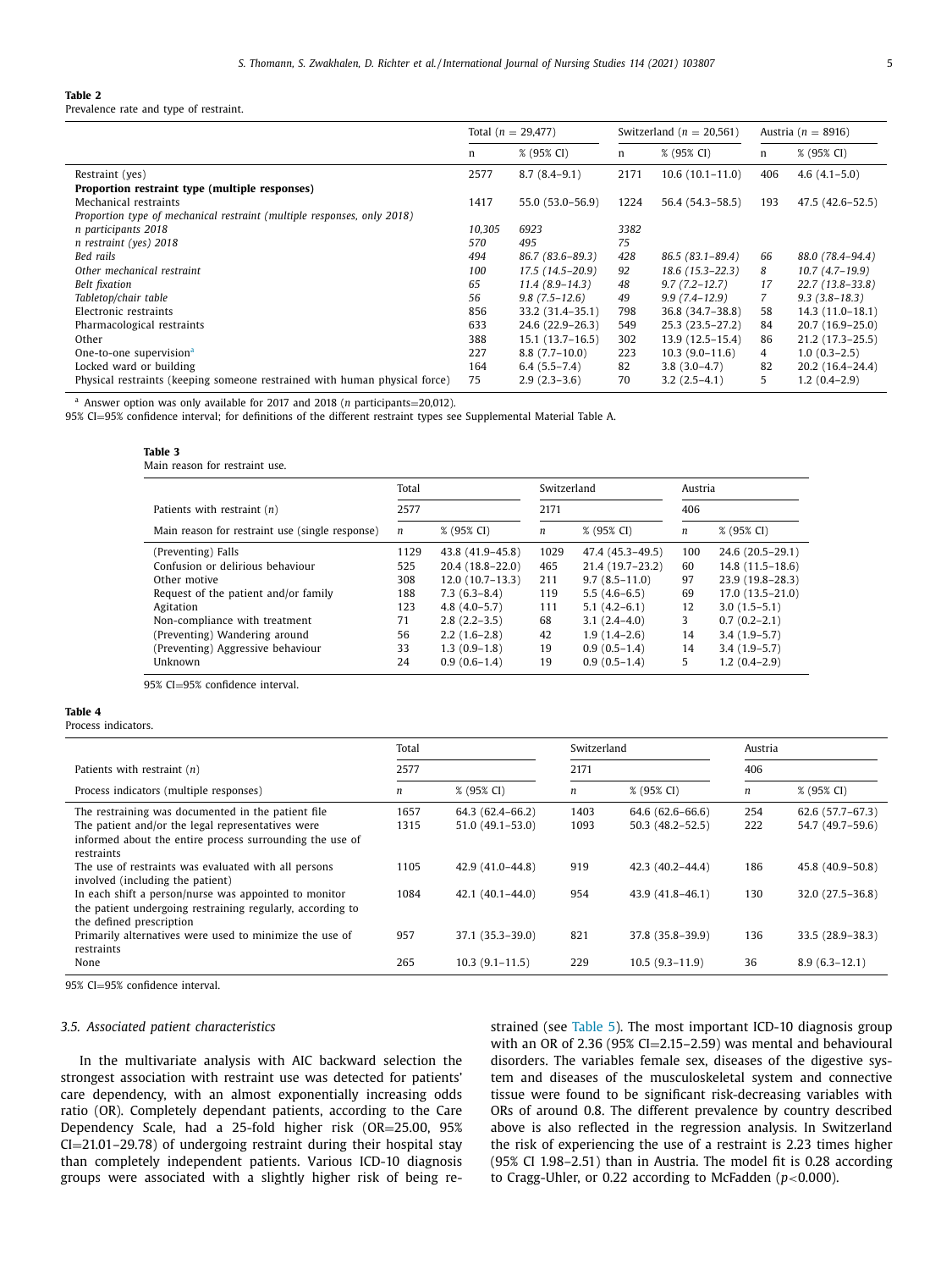Patient characteristics associated with restraint use.

| Model                                                                                                     |                         |
|-----------------------------------------------------------------------------------------------------------|-------------------------|
| $p$ <0.000; Pseudo-R <sup>2</sup> Cragg-Uhler=0.28, McFadden=0.22; AIC=13,657.27                          |                         |
| Patient characteristics                                                                                   | OR (95% CI)             |
| (Intercept)                                                                                               | $0.01(0.01 - 0.01)^*$   |
| Country                                                                                                   |                         |
| Austria                                                                                                   | Reference               |
| Switzerland                                                                                               | 2.23 (1.98-2.51)*       |
| Age in years                                                                                              | $1.00(1.00-1.01)$ *     |
| Female sex                                                                                                | $0.80(0.73 - 0.87)^*$   |
| Number of days since admission to hospital                                                                | $1.00(1.00-1.00)*$      |
| Care Dependency Scale (CDS)                                                                               |                         |
| >70 completely independent                                                                                | Reference               |
| $\geq$ 60–69 independent to a great extent                                                                | 2.56 (2.22-2.96)*       |
| $\geq$ 45-59 partially dependant                                                                          | $6.36(5.53 - 7.32)$ *   |
| $\geq$ 25–44 dependant to a great extent                                                                  | 14.84 (12.78-17.25)*    |
| <24 completely dependant                                                                                  | 25.00 (21.01-29.78)*    |
| Mental and behavioural disorders                                                                          | $2.36$ (2.15-2.59)*     |
| External causes of morbidity and mortality                                                                | $1.46(1.12-1.88)$ *     |
| Factors influencing health status and contact with<br>health services                                     | $1.29(1.12 - 1.48)^{*}$ |
| Symptoms, signs and abnormal clinical and                                                                 | $1.24$ $(1.04-1.47)$ *  |
| laboratory findings, not elsewhere classified                                                             |                         |
| Diseases of the eye and adnexa                                                                            | $1.24$ $(1.05-1.46)$ *  |
| Diseases of the blood and blood-forming organs<br>and certain disorders involving the immune<br>mechanism | $1.18(1.06-1.32)$ *     |
| Injury, poisoning and certain other consequences<br>of external causes                                    | $1.14(0.97-1.33)$       |
| Diseases of the nervous system                                                                            | $1.10(0.98 - 1.23)$     |
| Diseases of the digestive system                                                                          | $0.85(0.76 - 0.94)$ *   |
| Diseases of the musculoskeletal system and<br>connective tissue                                           | $0.78(0.71 - 0.86)^*$   |

<sup>∗</sup> statistically significant based on the 95% CI.OR=odds ratio, 95% CI=95% confidence interval, AIC=Akaike Information Criterion.

## **4. Discussion**

In our cross-sectional study on restraint use in Swiss and Austrian hospitals, we found that approximately every 11th patient was affected by restraint use. Most frequently mechanical methods (for example, bed rails) were applied followed by electronic and pharmacological restraints. Restraints seem to be used in complex care situations such as with patients at risk of falling or with delirium. When using restraints, processes such as documentation and regular evaluation do not appear to be systematically implemented. The strongest association for restraint use was found with patients' care dependency and mental and behavioural disorders. This indicates that a very vulnerable patient group was most affected by restraint use.

### *4.1. Prevalence rate and type of restraints*

The prevalence rate for the use of at least one restraint over a 30-day period was 8.7%. Since this rate includes different restraint types and does not, as in most other studies (in the hospital setting), include only mechanical (physical) methods a comparison of the prevalence rates is not possible. Internationally there seems to be conceptual ambiguity concerning restraints (Xyrichis et al., 2018); an international consensus in regard to a research definition only exists for physical (mechanical) restraints (Bleijlevens et al., 2016). However, the results show how important comprehensive research on restraints is, especially regarding various interventions limiting a person's human rights.

Both in the literature (Barton-Gooden et al., 2015; Enns et al., 2014) and in this study bed rails are the most common restraint type. The frequent use of bed rails could be related to the fact that bed rails are increasingly often permanently installed on

the bed (Hignett et al., 2013; Ó Flatharta et al., 2014) and that they are (therefore) viewed as a standard operational procedure (Barton-Gooden et al., 2015). However, there is no evidence regarding the benefit of bed rails (for instance, in fall prevention) (LeLaurin and Shorr, 2019; Sze et al., 2012). In contrast, there is intense discussion about the risks of bed rail use (LeLaurin and Shorr, 2019; Ó Flatharta et al., 2014). For example, more severe fall injuries could occur if a patient tried to climb over the bed rail and then fell from a higher level than if the bed rail were down, therefore frequent use of bed rails should be critically reflected.

Two forms of restraint other than bed rails that were identified in this study as being frequently used were electronic and pharmacological restraints. To date, electronic restraints in hospitals have hardly been investigated. There are indications that bed/chair alarms, for example, are often used to prevent falls. However, a positive effect regarding fall rate or reduced use of mechanical restraints has yet to be detected (LeLaurin and Shorr, 2019). Pharmacological restraints have to some extent been described in the literature. They seem to be frequently applied measures, even though side effects from the medication and a negative impact on rehabilitation (after hospitalisation) have been reported (Agens, 2010; Mott et al., 2005). Often pharmacological restraints are not recorded as restraints, for example the off-label use of antipsychotic medication to address agitation in people with delirium or dementia. However, in the long-term care setting an association was found between the (off-label) use of antipsychotic medication and various adverse events such as hip fractures and infections (Chiu et al., 2015).

# *4.2. Reasons for restraint use*

Findings showed that fall prevention is the main reason for restraint use in this study, which is consistent with the literature (Farina-Lopez et al., 2014; Freeman et al., 2016; Gu et al., 2019; Perez et al., 2019); however, there is growing evidence that restraints are ineffective for preventing falls (Enns et al., 2014; LeLaurin and Shorr, 2019; Sze et al., 2012). Interestingly the second-most common reason for using restraints was confusion or delirious behaviour. This is contrary to the literature, in which the avoidance of therapy interruption is mentioned as the second-most common reason for restraint use (Farina-Lopez et al., 2014; Freeman et al., 2016; Gu et al., 2019; Perez et al., 2019). As confusion or delirious behaviour is often linked with a risk of therapy interruption the difference in results could be influenced by definitions/personal interpretations of what the main reason for restraint use is. However, similarly to fall prevention there are negative indications regarding the use of restraints in that they could lead to the development of delirium (Lach et al., 2016; Rose et al., 2016). Therefore their use could be counterproductive in terms of therapy interruption, prevention, et cetera, at least over the longer term. Overall, there are indications that restraints are often used in complex care situations (fall risk, delirium), in which preventive measures and/or alternative approaches would be challenging and difficult to implement. Since the reasons for restraint use are similar to those in the long-term care setting (Hofmann and Hahn, 2014; Möhler et al., 2011; Scheepmans et al., 2020) it would be worth examining whether restraint reduction strategies in this setting could be adapted to the hospital setting (Abraham et al., 2020).

# *4.3. Process indicators*

The process indicators for restraint usage show great potential for improvement since even the documentation of restraint use in the patients' files is complete in only 64.3% of the cases. This supports the assumption that there is a lack of knowledge regard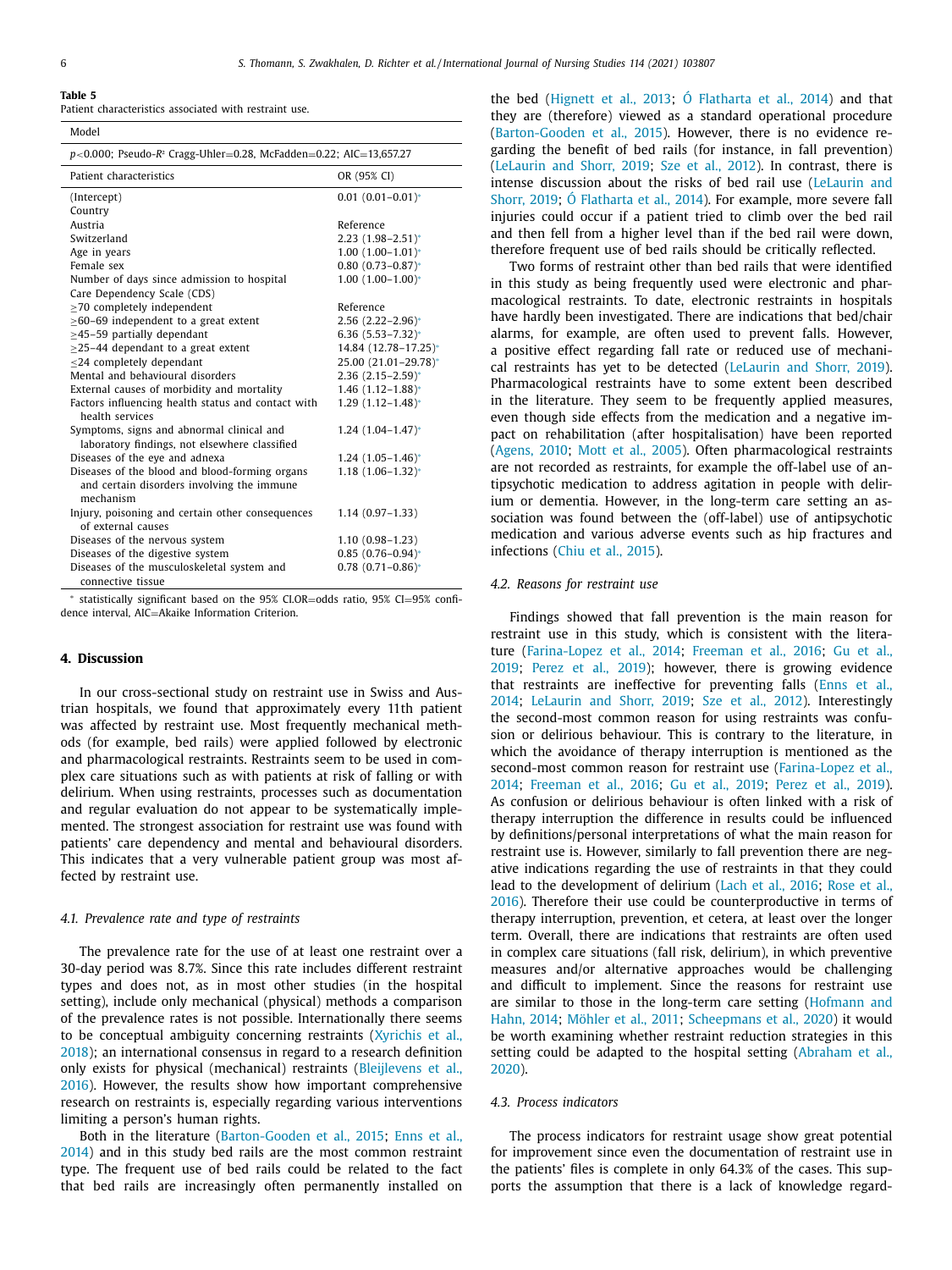ing legal and ethical regulations when using restraints (De Bellis et al., 2013; Eskandari et al., 2017; Farina-Lopez et al., 2014; Möhler and Meyer, 2014; Ó Flatharta et al., 2014; Rose et al., 2016). This is especially evidenced by the incomplete or sometimes totally missing documentation of the use of restraints, which is widely discussed in the literature (Beysard et al., 2018; Gu et al., 2019; Perez et al., 2019; Suliman, 2018; van der Kooi et al., 2015). Indeed, Freeman et al. (2016) emphasise that poor documentation also leads to a lack of systematic reassessment/evaluation of the use of restraints. The even lower occurrence (42.9%) of regular evaluations of restraint use with all individuals involved could be related to this assumption.

Findings showed that alternatives to restraints (for example, for fall prevention) were used in only 37.1% of cases. Möhler and Meyer (2014) state that restraints are routine nursing interventions and that because of this routine, alternatives are not sufficiently considered, even though it is a legal and ethical requirement. Additionally, since health professionals often see restraints as solely a mechanical fixation with a belt, it may be assumed that not all measures are correctly identified as being a restraint (Kong et al., 2017). If health professionals do not realise that a certain intervention is a restraint they likely will not document and evaluate its use or consider alternatives before using it. Standardisation of the processes along with education could help to ensure that ethical and legal requirements are met and at the same time promote awareness. Those health professionals who have to evaluate restraint use regularly and document their decisions are then required to think about the necessity of the use of restraints. In this respect, interprofessional training programmes for all health professionals, which focus on the different restraint types, their use and their possible alternatives, could be beneficial for a more conscious restraint management (Abraham et al., 2020; Lach et al., 2016).

# *4.4. Associated patient characteristics*

The results of the regression analysis are highly relevant from an ethical point of view. They show that very vulnerable and careintensive patients (older, completely care dependant, with mental and behavioural disorders) have an increased risk of being restrained. This means that the patients who are most affected are those who often cannot speak up for themselves, therefore ethical considerations become even more important. In view of the demographic trend, an increase in the number of patients at risk of restraint use in the hospital setting must be assumed. It is therefore essential that health professionals show increased awareness of restrictive practices and use restraints in a more reflective and targeted manner (including for the long term) instead of basing practice on routine and intuition (Li and Fawcett, 2014; Möhler and Meyer, 2014; Xyrichis et al., 2018). The results of this study can contribute to stimulating (critical) discussions about restrictive practice and to identifying possibilities for quality improvement approaches.

The differences between Switzerland and Austria could have been influenced by the availability of the different restraint equipment (for example, for body fixation) in the hospital and on the ward (Hignett et al., 2013), as well as by their different legal situations (Kong et al., 2017). Although more restraints were used in Switzerland these tended to be potentially less restrictive than those in Austria. For example, the proportion of electronic measures and one-to-one supervision is considerably higher in Switzerland, whereas the proportion of locked wards and buildings is higher in Austria. However, these potentially less drastic measures have hardly been studied to date, either in terms of benefits or risks. As regards fall prevention, LeLaurin and Shorr (2019) state that alarms and sitters (one-to-one supervision) seem to be ineffective.

In regard to the legal situation in the two countries, in Switzerland only movement restriction measures for a subpopulation and/or specific settings are regulated. In Austria, however, all restraint types are included in the legislation and there is also a focus on subpopulation and/or specific settings. Furthermore, in Austria the documentation of restraints is mandatory, whereas in Switzerland only recommendations from the SAMS (Swiss Academy of Medical Sciences, 2015) exist. Interestingly in this study there was no difference regarding the documentation of restraint use between the countries. However, in both countries clear legal regulations that are independent of specific populations and settings are lacking, especially for the hospital setting. It is therefore uncertain whether the different regulations had an influence on the differences in restraint use detected between these two countries (for instance, restraint type or reason for restraint use). Nevertheless, in terms of restraint reduction, it is important to have clear policies and to monitor and benchmark the use of restraints (Lach et al., 2016; Scheepmans et al., 2020).

# *4.5. Strengths and limitations*

The strengths of the study are the large sample sizes of the two countries and their many similarities (including their healthcare systems), the inclusion of all medical specialities of all hospital types, the annually reviewed questionnaire and the highly standardised data collection. There are also some limitations, however. The first is the exclusion of a potentially very vulnerable patient group and thus the possibility of a selection bias. Patients who could not give their informed consent (for instance, due to cognitive impairment) and where no legal representative was present had to be excluded from the study, therefore it is possible that the restraint prevalence was underestimated and that the results might be biased with respect to restraint types and the main reasons for their use. In both countries for a variety of reasons approximately a quarter of all hospitalised patients on the measurement days did not participate in the survey. In addition, the results also depend on the data quality within the hospital. Since data were collected retrospectively over a period of the previous 30 days, patient files were also used as a data source. However, as the results show, documentation is only available for about two-thirds of restraints, therefore it is possible that a documentation and/or recall bias exists, and again that the restraint prevalence is underestimated. Additionally, it is also possible that only hospitals that were already engaged in restraint reduction participated in the study. However, due to the large sample size and the high participation rate it can be expected that the results of this study will be generalisable.

In the regression analysis based on the model fit it must be assumed that there are additional factors influencing restraint use that are not represented in this model (for example, contextual factors such as nurse-to-patient ratio and skill mix are not assessed with LPZ 2.0). Additionally, the cross-sectional study design favours fluctuations in the group of patients examined and limits the causality of the results. At this point it should also be mentioned that due to the cross-sectional design, the direction of the association of the patient characteristics with the restraint use is not clear. For example, care dependency can be the cause and/or the consequence of restraint use.

One limiting condition of the survey is the answer option "other", which represents a large number of responses in all questions. Since this response option is not very meaningful in terms of quality improvement efforts, future studies should investigate what has been recorded under "other". On the one hand, a more refined picture of restraint use could be obtained, while on the other hand, the questionnaire could be adapted. Given these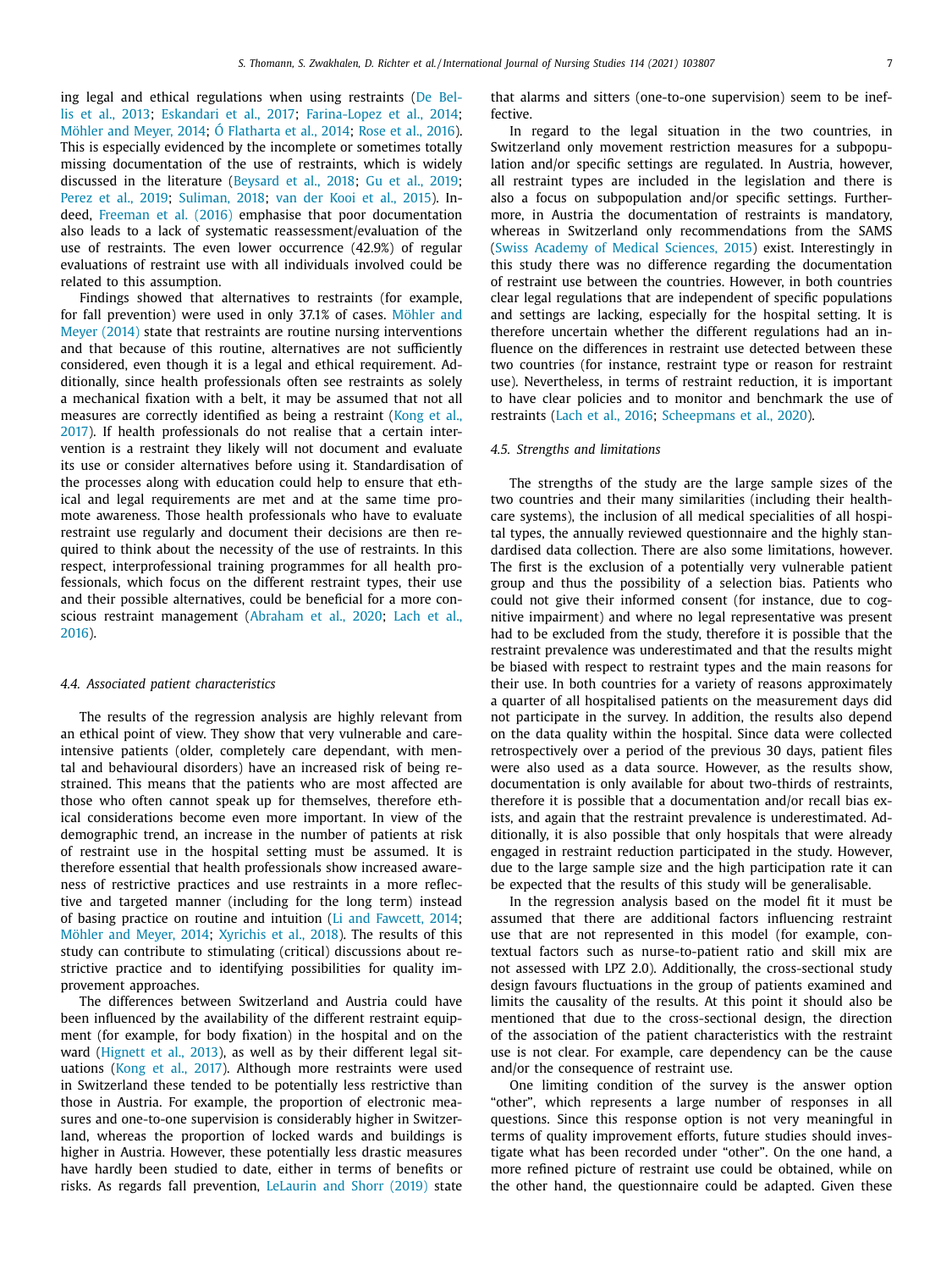limitations, longitudinal designs and/or observational studies seem to be necessary in future research.

# **5. Conclusions**

Restraints are frequently used in hospitals, even though there is growing evidence regarding their negative effects on patients and on their lack of benefits (for instance, with fall prevention). This study reveals that a very vulnerable patient group (older, completely care dependant and/or with mental and behavioural disorders) is most affected by restraint use. Therefore, and in light of the demographic trend, a more conscious usage of restraints based upon the legal and ethical requirements will become even more important. The standardisation of processes such as documentation and evaluation as well as the education of the interprofessional team could be beneficial for raising awareness and for ensuring the sustainable reduction of restraint use. Overall, this first study on different restraint types, irrespective of medical specialities in hospitals, provides insight into possibilities for quality improvement approaches.

# **CRediT authorship contribution statement**

**Silvia Thomann:** Conceptualization, Methodology, Resources, Data curation, Formal analysis, Writing - original draft, Writing review & editing. **Sandra Zwakhalen:** Conceptualization, Writing review & editing, Supervision. **Dirk Richter:** Methodology, Validation, Writing - review & editing. **Silvia Bauer:** Resources, Writing - review & editing. **Sabine Hahn:** Conceptualization, Writing - review & editing, Supervision.

# **Conflict of Interest**

The authors declare that they have no known competing financial interests or personal relationships that could have appeared to influence the work reported in this paper.

# **Acknowledgements**

We would like to thank the Swiss National Association for Quality Development in Hospitals and Clinics (ANQ) for its support with the data collection in Switzerland. We would also like to thank Christa Lohrmann from the Medical University of Graz for her coordination of the data collection in Austria. Additionally, we wish to thank all hospitals and patients that participated in the quality measurement.

#### **Ethical Approval**

In Switzerland the Ethics Committee of the Canton of Bern declared that the present study did not fall under the Swiss Human Research Act (April 2019, BASEC–Nr: Req-2019-00259), therefore ethical approval was not required. In Austria the Ethics Committee of the Medical University of Graz approved the study protocol (approval nr. 20192 ex08/09).

# **Funding**

In Switzerland data collection of the quality measurement was funded by the Swiss National Association for Quality Development in Hospitals and Clinics (ANQ). In Austria the quality measurement was funded by the participating hospitals themselves. The analysis of the Swiss and Austrian data was financed by Bern University of Applied Sciences.

# **Supplementary materials**

Supplementary material associated with this article can be found, in the online version, at doi[:10.1016/j.ijnurstu.2020.103807.](https://doi.org/10.1016/j.ijnurstu.2020.103807)

## **References**

- Abraham, J., Hirt, J., Kamm, F., Möhler, R., 2020. Interventions to reduce physical restraints in general hospital settings: a scoping review of components and characteristics. J. Clin. Nurs. 29, 3183–3200. doi[:10.1111/jocn.15381.](https://doi.org/10.1111/jocn.15381)
- [Agens,](http://refhub.elsevier.com/S0020-7489(20)30293-5/sbref0002) J.E., 2010. Chemical and physical restraint use in the older person. Br. J. Med. Pract. 3 (1), [302–307.](http://refhub.elsevier.com/S0020-7489(20)30293-5/sbref0002)
- Ai,  $Z P$ , Gao,  $X L$ , Zhao,  $X L$ , 2018. Factors associated with unplanned extubation in the intensive care unit for adult patients: a systematic review and metaanalysis. Intensive Crit. Care Nurs. 47, 62–68. doi[:10.1016/j.iccn.2018.03.008.](https://doi.org/10.1016/j.iccn.2018.03.008)
- Akaike, H., 1974. A new look at the statistical model identification. IEEE Trans. Autom. Control 19 (6), 716–723. doi[:10.1109/TAC.1974.1100705.](https://doi.org/10.1109/TAC.1974.1100705)
- Barnier, J., Briatte, F., & Larmarange, J. (2018). Questionr: Functions to Make Surveys Processing Easier. *R package version 0.7.0*. In [https://CRAN.R-project.org/](https://CRAN.R-project.org/package=questionr) package=questionr
- Barton-Gooden, A., Dawkins, P.E., Bennett, J., 2015. Physical restraint usage at a teaching hospital: a pilot study. Clin. Nurs. Res. 24 (1), 73–90. doi:10.1177/ [1054773813493112.](https://doi.org/10.1177/1054773813493112)
- Benbenbishty, J., Adam, S., Endacott, R., 2010. Physical restraint use in intensive care units across Europe: the PRICE study. Intensive Crit. Care Nurs. 26 (5), 241–245. doi[:10.1016/j.iccn.2010.08.003.](https://doi.org/10.1016/j.iccn.2010.08.003)
- Beysard, N., Yersin, B., Carron, P.-.N., 2018. Mechanical restraint in an emergency department: a consecutive series of 593 cases. Intern. Emerg. Med. 13 (4), 575– 583. doi[:10.1007/s11739-017-1697-6.](https://doi.org/10.1007/s11739-017-1697-6)
- Bleijlevens, M.H.C., Wagner, L.M., Capezuti, E., Hamers, J.P.H., 2016. Physical restraints: consensus of a research definition using a modified Delphi technique. J. Am. Geriatr. Soc. 64 (11), 2307–2310. doi[:10.1111/jgs.14435.](https://doi.org/10.1111/jgs.14435)
- Bundesministerium für Justiz. (1990). Bundesgesetz vom 1. März 1990 über die Unterbringung psychisch Kranker in Krankenanstalten (Unterbringungsgesetz – UbG) [https://www.ris.bka.gv.at/GeltendeFassung.wxe?Abfrage=](https://www.ris.bka.gv.at/GeltendeFassung.wxe?Abfrage=Bundesnormen&Gesetzesnummer=10002936) Bundesnormen&Gesetzesnummer=10002936
- Bundesministerium für Justiz. (2004). Bundesgesetz über den Schutz der persönlichen Freiheit während des Aufenthalts in Heimen und anderen Pflege- und Betreuungseinrichtungen (Heimaufenthaltsgesetz – HeimAufG) https://www.ris. [bka.gv.at/eli/bgbl/I/2004/11](https://www.ris.bka.gv.at/eli/bgbl/I/2004/11)
- Bundesversammlung der Schweizerischen Eidgenossenschaft. (2018). Schweizerisches Zivilgesetzbuch [ZGB] vom 10. *Dezember 1907 (Stand am 1. Januar 2018)*<https://www.admin.ch/opc/de/classified-compilation/19070042/index.html>
- Chiu, Y., Bero, L., Hessol, N.A., Lexchin, J., Harrington, C., 2015. A literature review of clinical outcomes associated with antipsychotic medication use in North American nursing home residents. Health Policy 119 (6), 802-813. doi:10.1016/ [j.healthpol.2015.02.014.](https://doi.org/10.1016/j.healthpol.2015.02.014)
- Chuang, M.-.L., Lee, C.-.Y., Chen, Y.-.F., Huang, S.-.F., Lin, I.-.F., 2015. Revisiting unplanned endotracheal extubation and disease severity in intensive care units. PLoS One 10 (10), e0139864. doi[:10.1371/journal.pone.0139864.](https://doi.org/10.1371/journal.pone.0139864)
- Cosper, P., Morelock, V., Provine, B., 2015. Please release me: restraint reduction initiative in a health care system. J. Nurs. Care Qual. 30 (1), 16–23. doi:10.1097/ [NCQ.0000000000000074.](https://doi.org/10.1097/NCQ.0000000000000074)
- Cusack, P., Cusack, F.P., McAndrew, S., McKeown, M., Duxbury, J., 2018. An integrative review exploring the physical and psychological harm inherent in using restraint in mental health inpatient settings. Int. J. Ment. Health Nurs. 27 (3), 1162–1176. doi[:10.1111/inm.12432.](https://doi.org/10.1111/inm.12432)
- De Bellis, A., Mosel, K., Curren, D., Prendergast, J., Harrington, A., Muir-Cochrane, E., 2013. Education on physical restraint reduction in dementia care: a review of the literature. Dementia 12 (1), 93–110. doi[:10.1177/1471301211421858.](https://doi.org/10.1177/1471301211421858)
- Dijkstra, A., Yönt, G.H., Korhan, E.A., Muszalik, M., Kedziora-Kornatowska, K., Suzuki, M., 2012. The care dependency scale for measuring basic human needs: an international comparison. J. Adv. Nurs. 68 (10), 2341–2348. doi:10.1111/j. [1365-2648.2011.05939.x.](https://doi.org/10.1111/j.1365-2648.2011.05939.x)
- Enns, E., Rhemtulla, R., Ewa, V., Fruetel, K., Holroyd-Leduc, J.M., 2014. A controlled quality improvement trial to reduce the use of physical restraints in older hospitalized adults. J. Am. Geriatr. Soc. 62 (3), 541–545. doi[:10.1111/jgs.12710.](https://doi.org/10.1111/jgs.12710)
- Eskandari, F., Abdullah, K.L., Zainal, N.Z., Wong, L.P., 2017. Use of physical restraint: nurses' knowledge, attitude, intention and practice and influencing factors. J. Clin. Nurs. 26 (23–24), 4479–4488. doi[:10.1111/jocn.13778.](https://doi.org/10.1111/jocn.13778)
- Farina-Lopez, E., Estevez-Guerra, G.J., Gandoy-Crego, M., Polo-Luque, L.M., Gomez-Cantorna, C., Capezuti, E.A., 2014. Perception of spanish nursing staff on the use of physical restraints. J. Nurs. Scholarsh. 46 (5), 322–330. doi[:10.1111/jnu.12087.](https://doi.org/10.1111/jnu.12087)
- Farina-Lopez, E., Estevez-Guerra, G.J., Polo-Luque, M.L., Hanzelikova Pogranyiva, A., Penelo, E., 2018. Physical restraint use with elderly patients: perceptions of nurses and nursing assistants in Spanish acute care hospitals. Nurs. Res. 67 (1), 55–59. doi[:10.1097/NNR.0000000000000252.](https://doi.org/10.1097/NNR.0000000000000252)
- Freeman, S., Hallett, C., McHugh, G., 2016. Physical restraint: experiences, attitudes and opinions of adult intensive care unit nurses. Nurs. Crit Care 21 (2), 78–87. doi[:10.1111/nicc.12197.](https://doi.org/10.1111/nicc.12197)
- Goethals, S., Dierckx de Casterlé, B., Gastmans, C., 2013. Nurses' decision-making process in cases of physical restraint in acute elderly care: a qualitative study. Int. J. Nurs. Stud. 50 (5), 603–612. doi[:10.1016/j.ijnurstu.2012.10.006.](https://doi.org/10.1016/j.ijnurstu.2012.10.006)
- Gu, T., Wang, X., Deng, N., Weng, W., 2019. Investigating influencing factors of physical restraint use in China intensive care units: a prospective, cross-sectional,